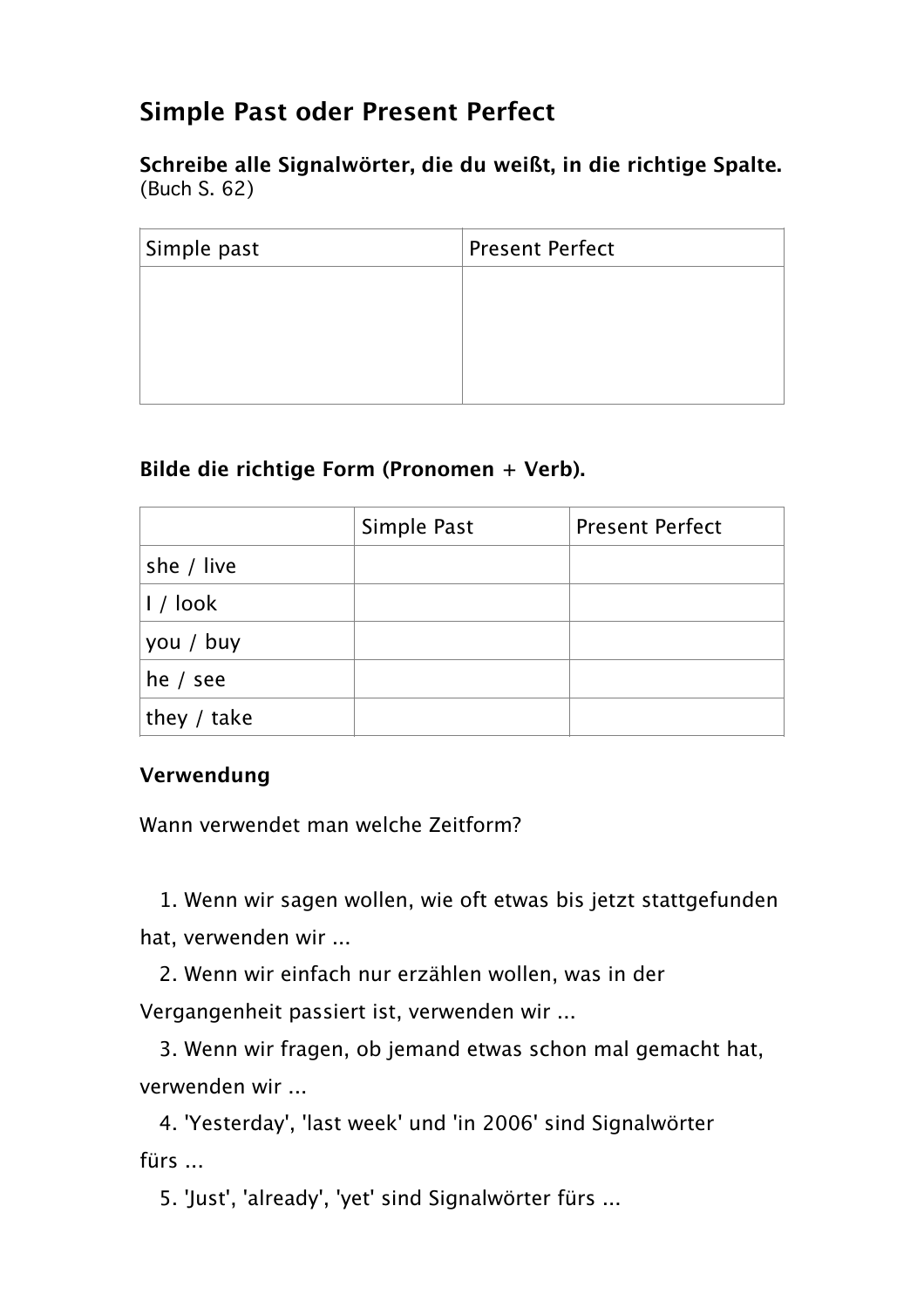## **Einfache Aussagesätze**

Setze die Verben in der richtigen Form ein (Simple Past oder Present Perfect Simple). Unterstreiche das Signalwort.

\_\_\_\_\_\_\_\_\_\_\_\_\_\_\_\_\_\_\_\_\_\_\_\_\_\_\_\_\_\_\_\_\_\_\_\_\_\_\_\_\_\_\_\_\_\_\_\_\_\_\_\_\_\_\_\_\_\_

\_\_\_\_\_\_\_\_\_\_\_\_\_\_\_\_\_\_\_\_\_\_\_\_\_\_\_\_\_\_\_\_\_\_\_\_\_\_\_\_\_\_\_\_\_\_\_\_\_\_\_\_\_\_\_\_\_\_

\_\_\_\_\_\_\_\_\_\_\_\_\_\_\_\_\_\_\_\_\_\_\_\_\_\_\_\_\_\_\_\_\_\_\_\_\_\_\_\_\_\_\_\_\_\_\_\_\_\_\_\_\_\_\_\_\_\_

\_\_\_\_\_\_\_\_\_\_\_\_\_\_\_\_\_\_\_\_\_\_\_\_\_\_\_\_\_\_\_\_\_\_\_\_\_\_\_\_\_\_\_\_\_\_\_\_\_\_\_\_\_\_\_\_\_\_

\_\_\_\_\_\_\_\_\_\_\_\_\_\_\_\_\_\_\_\_\_\_\_\_\_\_\_\_\_\_\_\_\_\_\_\_\_\_\_\_\_\_\_\_\_\_\_\_\_\_\_\_\_\_\_\_\_\_

- 1. William (tidy / already) up his room.
- 2. Caroline (miss) the schoolbus yesterday.

3. I (finish / just) my homework.

4. I cannot go out tonight. My grandparents (come) to see us.

5. In 2004, the Olympic Summer Games (take) place in Athens.

#### **verneinte Sätze**

Setze die Verben in der richtigen Form ein (Simple Past oder Present Perfect Simple).

\_\_\_\_\_\_\_\_\_\_\_\_\_\_\_\_\_\_\_\_\_\_\_\_\_\_\_\_\_\_\_\_\_\_\_\_\_\_\_\_\_\_\_\_\_\_\_\_\_\_\_\_\_\_\_\_\_\_

\_\_\_\_\_\_\_\_\_\_\_\_\_\_\_\_\_\_\_\_\_\_\_\_\_\_\_\_\_\_\_\_\_\_\_\_\_\_\_\_\_\_\_\_\_\_\_\_\_\_\_\_\_\_\_\_\_\_

\_\_\_\_\_\_\_\_\_\_\_\_\_\_\_\_\_\_\_\_\_\_\_\_\_\_\_\_\_\_\_\_\_\_\_\_\_\_\_\_\_\_\_\_\_\_\_\_\_\_\_\_\_\_\_\_\_\_

\_\_\_\_\_\_\_\_\_\_\_\_\_\_\_\_\_\_\_\_\_\_\_\_\_\_\_\_\_\_\_\_\_\_\_\_\_\_\_\_\_\_\_\_\_\_\_\_\_\_\_\_\_\_\_\_\_\_

- 1. We (watch / not) TV last night.
- 2. Joanna (read / not) the book yet.
- 3. Collin (not / go) on holiday last year.
- 4. I (have / not) any problems so far.
- 5. They (learn / not) the new words yet.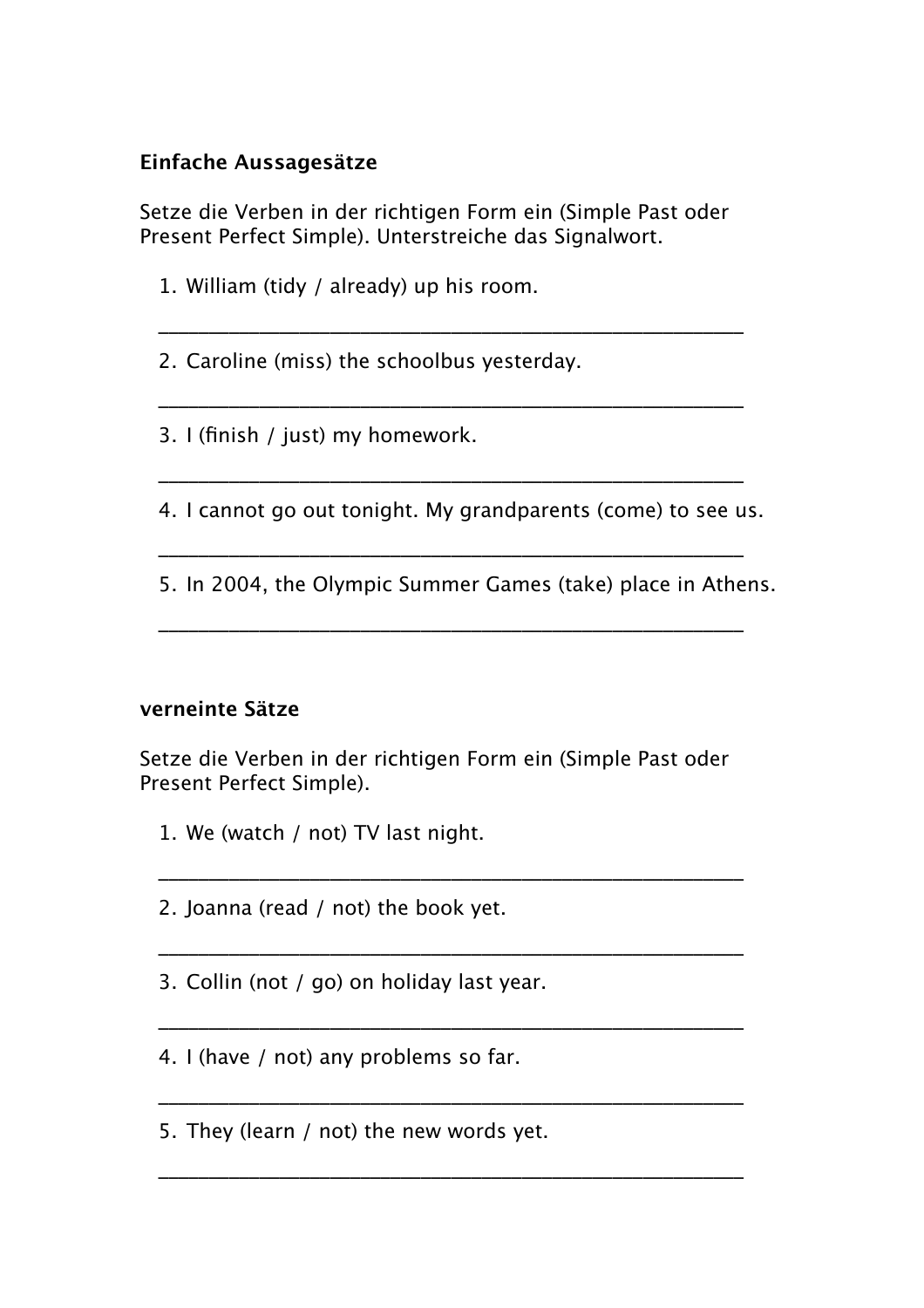## **Fragen**

Setze die Verben in der richtigen Form ein (Simple Past oder Present Perfect Simple).

\_\_\_\_\_\_\_\_\_\_\_\_\_\_\_\_\_\_\_\_\_\_\_\_\_\_\_\_\_\_\_\_\_\_\_\_\_\_\_\_\_\_\_\_\_\_\_\_\_\_\_\_\_\_\_\_\_\_

\_\_\_\_\_\_\_\_\_\_\_\_\_\_\_\_\_\_\_\_\_\_\_\_\_\_\_\_\_\_\_\_\_\_\_\_\_\_\_\_\_\_\_\_\_\_\_\_\_\_\_\_\_\_\_\_\_\_

\_\_\_\_\_\_\_\_\_\_\_\_\_\_\_\_\_\_\_\_\_\_\_\_\_\_\_\_\_\_\_\_\_\_\_\_\_\_\_\_\_\_\_\_\_\_\_\_\_\_\_\_\_\_\_\_\_\_

\_\_\_\_\_\_\_\_\_\_\_\_\_\_\_\_\_\_\_\_\_\_\_\_\_\_\_\_\_\_\_\_\_\_\_\_\_\_\_\_\_\_\_\_\_\_\_\_\_\_\_\_\_\_\_\_\_\_

\_\_\_\_\_\_\_\_\_\_\_\_\_\_\_\_\_\_\_\_\_\_\_\_\_\_\_\_\_\_\_\_\_\_\_\_\_\_\_\_\_\_\_\_\_\_\_\_\_\_\_\_\_\_\_\_\_\_

1. (they / be / ever) to New York?

2. (you / see) Catherine a minute ago?

3. What time (you / get) up today?

4. (he / hear) the news yet?

5. How often (you / play) that game up to now?

#### **Text**

Setze die Verben in der richtigen Form ein (Simple Past oder Present Perfect Simple).

1. A: I (see / not) you for a long time. Where (you / be) ?

\_\_\_\_\_\_\_\_\_\_\_\_\_\_\_\_\_\_\_\_\_\_\_\_\_\_\_\_\_\_\_\_\_\_\_\_\_\_\_\_\_\_\_\_\_\_\_\_\_\_\_\_\_\_\_\_\_\_

\_\_\_\_\_\_\_\_\_\_\_\_\_\_\_\_\_\_\_\_\_\_\_\_\_\_\_\_\_\_\_\_\_\_\_\_\_\_\_\_\_\_\_\_\_\_\_\_\_\_\_\_\_\_\_\_\_\_

\_\_\_\_\_\_\_\_\_\_\_\_\_\_\_\_\_\_\_\_\_\_\_\_\_\_\_\_\_\_\_\_\_\_\_\_\_\_\_\_\_\_\_\_\_\_\_\_\_\_\_\_\_\_\_\_\_\_

\_\_\_\_\_\_\_\_\_\_\_\_\_\_\_\_\_\_\_\_\_\_\_\_\_\_\_\_\_\_\_\_\_\_\_\_\_\_\_\_\_\_\_\_\_\_\_\_\_\_\_\_\_\_\_\_\_\_

\_\_\_\_\_\_\_\_\_\_\_\_\_\_\_\_\_\_\_\_\_\_\_\_\_\_\_\_\_\_\_\_\_\_\_\_\_\_\_\_\_\_\_\_\_\_\_\_\_\_\_\_\_\_\_\_\_\_

\_\_\_\_\_\_\_\_\_\_\_\_\_\_\_\_\_\_\_\_\_\_\_\_\_\_\_\_\_\_\_\_\_\_\_\_\_\_\_\_\_\_\_\_\_\_\_\_\_\_\_\_\_\_\_\_\_\_ \_\_\_\_\_\_\_\_\_\_\_\_\_\_\_\_\_\_\_\_\_\_\_\_\_\_\_\_\_\_\_\_\_\_\_\_\_\_\_\_\_\_\_\_\_\_\_\_\_\_\_\_\_\_\_\_\_\_

- 2. B: I (come / just) back from Canada.
- 3. A: Oh really? What (you / do) in Canada?
- 4. B: I (take) a nature tour.
- 5. A: Wow! (you / see) many wild animals there?
- 6. B: Of course. I (watch) bears, wolves and whales in the wild. That (be) so interesting. (you / spend / ever) a holiday in Canada?